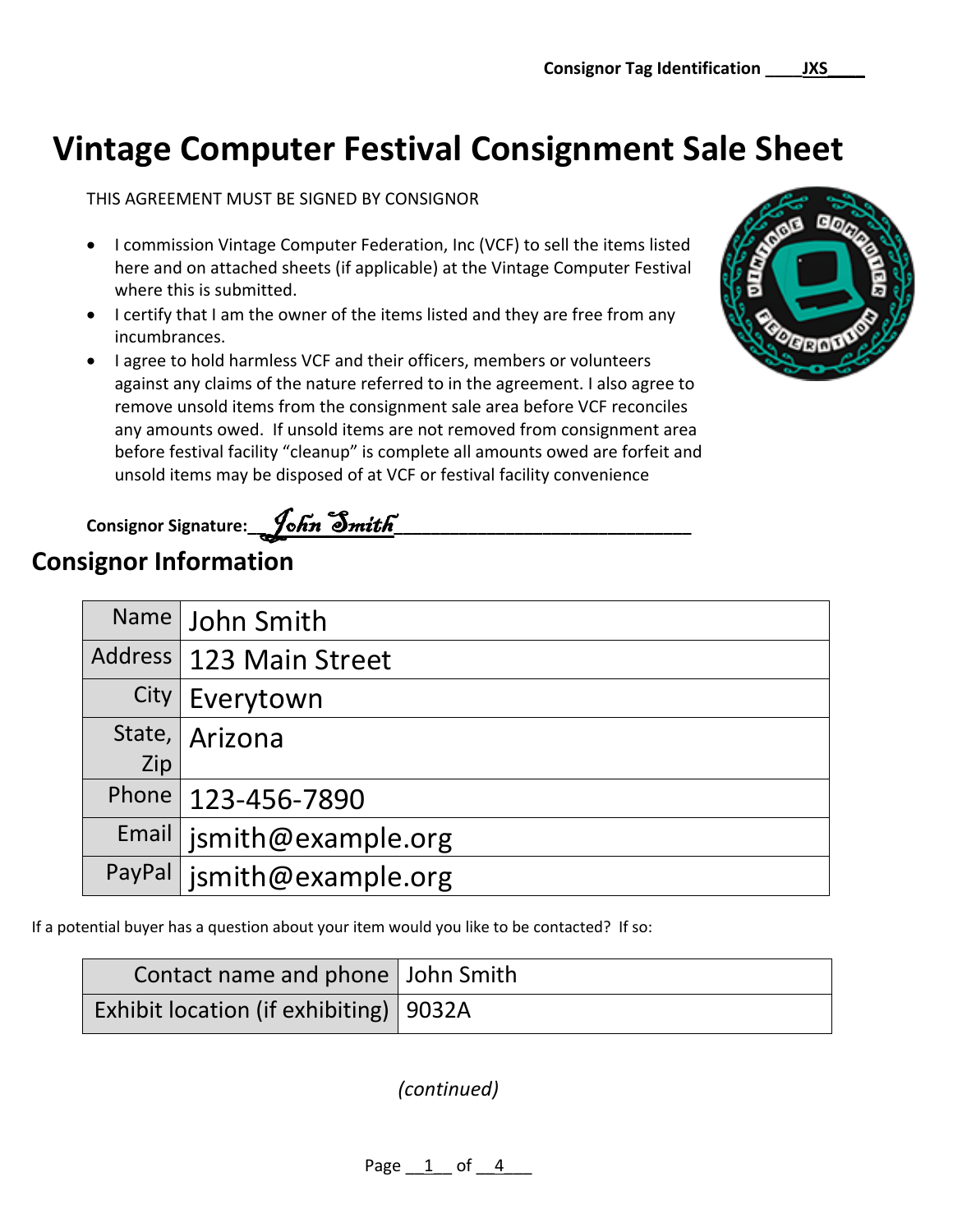## **Payout Preferences**

Please check your preference in payout. VCF will make every attempt to reconcile all amounts in the preferred payout choice, however VCF reserves the right to reconcile payout within 7 days via check where preferred payout choice cannot be accommodated. For PayPal, please include a PayPal email address in contact information area.

\_\_\_\_ CASH \_\_**X**\_\_PayPal \_\_\_\_\_ Check \_\_\_\_\_ Donation to VCF

Attached Sheet Totals: Total Number of attached sheets \_\_\_\_\_

| Sheet Sale Total (100%): Commission (15%) |                        | Payout (85%)       |
|-------------------------------------------|------------------------|--------------------|
|                                           |                        |                    |
|                                           |                        |                    |
|                                           |                        |                    |
|                                           |                        |                    |
|                                           |                        |                    |
|                                           |                        |                    |
|                                           |                        |                    |
|                                           |                        |                    |
|                                           |                        |                    |
| <b>Final Total:</b>                       | Final Commission (15%) | Final Payout (85%) |
|                                           |                        |                    |

Please initial here on payout:

| <b>VCFed</b> |  |
|--------------|--|
|              |  |

Consignor \_\_\_\_\_\_\_\_\_\_\_\_\_\_\_\_\_\_\_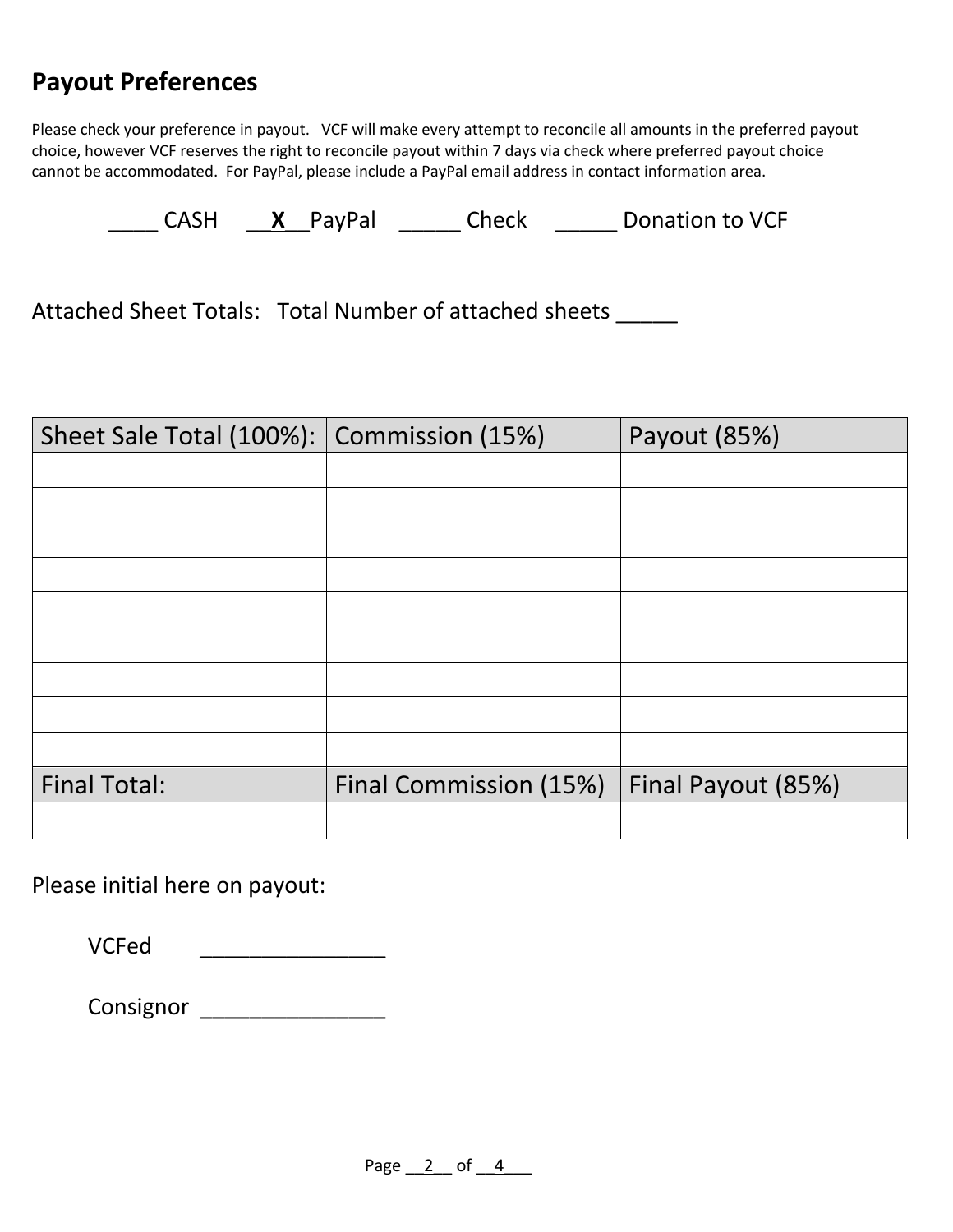### **Individual Item Sales Sheet**

| Item  |                          | Asking | Amount   |
|-------|--------------------------|--------|----------|
|       | Identifier   Description | Price  | Received |
| JXS-1 | Commodore 64             | \$50   |          |
| JXS-2 | Atari 800                | \$60   |          |
| JXS-3 | TRS-80 Model 1           | \$70   |          |
|       |                          |        |          |
|       |                          |        |          |
|       |                          |        |          |
|       |                          |        |          |
|       |                          |        |          |
|       |                          |        |          |
|       |                          |        |          |
|       |                          |        |          |
|       |                          |        |          |
|       |                          |        |          |
|       |                          |        |          |

*Note: For bulk item sales, please use item use the bulk item sheet*

**Total Sale for Sheet \_\_\_\_\_\_\_\_\_\_\_\_\_\_\_\_\_\_\_**